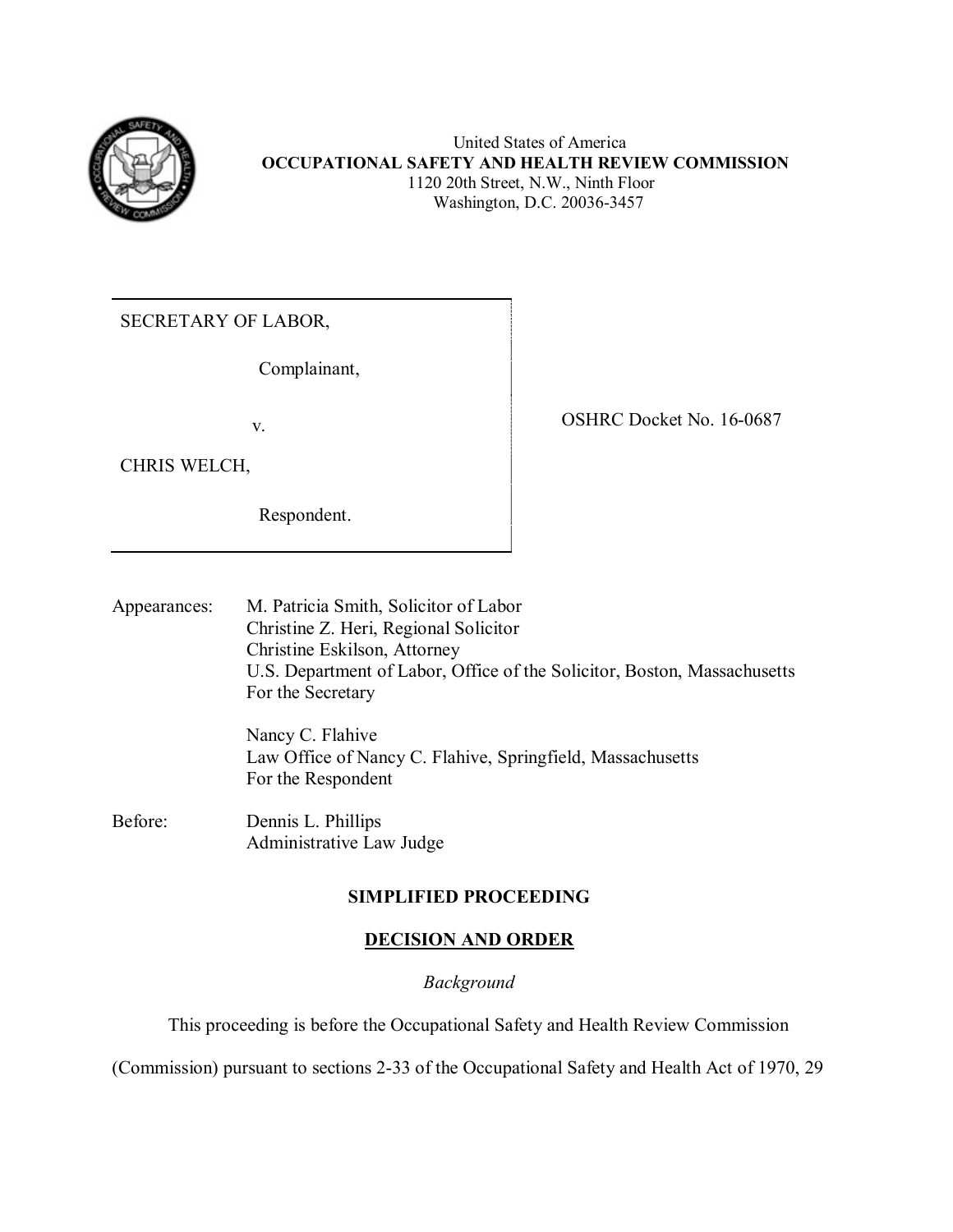U.S.C. §§ 651-678 (OSH Act). On March 9, 2016, the Occupational Safety and Health Administration (OSHA) inspected Respondent Chris Welch's (Respondent or Chris Welch) worksite located at 740 Bradley Road, Springfield, Massachusetts 01109. As a result, OSHA issued to Respondent a serious citation containing two items alleging violations of OSHA's construction standards and proposing a total penalty of \$4,000. Respondent filed a timely notice of contest pursuant to section 10(c) of the OSH Act, bringing this matter before the Commission.

Citation 1, Item 1 alleges that Respondent violated 29 C.F.R. § 1926.501(b)(13). The item asserts that on March 9, 2016, an employee of Respondent "was roofing this residence without any fall protection, more than 10 feet above the ground below." (Citation at 6). The proposed penalty for Citation 1, Item 1 is \$2,000. The standard provides:

## **§ 1926.501 Duty to have fall protection.**

\*\*\*

(b)(13) *Residential construction*. Each employee engaged in residential construction activities 6 feet or more above lower levels shall be protected by guardrail systems, safety net system, or personal fall arrest system unless another provision in paragraph (b) of this section provides for an alternative fall protraction measure[…]."

#### 29 C.F.R. § 1926.501(b)(13).

Citation 1, Item 2 alleges Respondent violated 29 C.F.R. § 1926.1053(b)(1). The

citation asserts that on March 9, 2016, an employee of Respondent "was using an orange

fiberglass extension ladder to access the roof top work location that did not extend the required

3 feet past the upper landing surface." (Citation at 7). The proposed penalty for Citation 1,

Item 2 is \$2,000. The standard provides:

## **§ 1926.1053 Ladders.**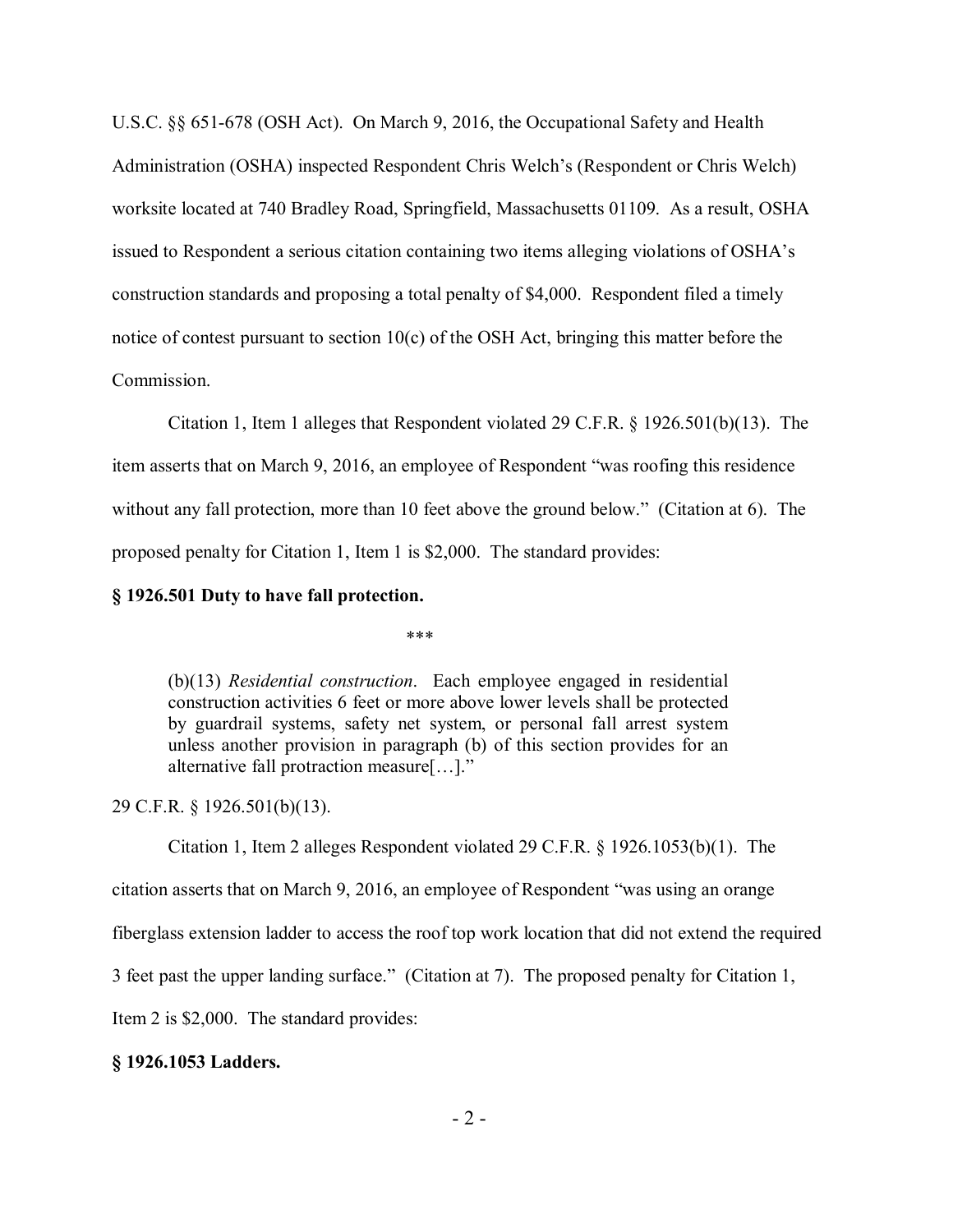\*\*\*

(b)(1) *Use*. The following requirements apply to the use of all ladders, including job-made ladders, except as otherwise indicated: (1) When portable ladders are used for access to an upper landing surface, the ladder side rails shall extend at least 3 feet (.9 m) above the upper landing surface to which the ladder is used to gain access; or, when such as extension is not possible because of the ladder's length, then the ladder shall be secured at its top to a rigid support that will not deflect, and a grasping device, such as a grabrail, shall be provided to assist employees in mounting and dismounting the ladder. In no case shall the extension be such that ladder deflection under a load would, by itself, cause the ladder to slip off its support.

29 C.F.R. § 1926.1053(b)(1).

On May 25, 2016, pursuant to Commission Rule 203(a), 29 C.F.R. § 2200.203(a), this

case was assigned to Simplified Proceedings where pleadings were not required and the Federal Rules of Evidence did not apply at the hearing. (Tr. 9). Based on the evidence in the

record, and for the following reasons, the citation items are affirmed.

#### *The Hearing*

On May 26, 2016, the Notice of Pre-Hearing Scheduling Conference and Order was

sent out – and the Order was not returned by the U.S. Post Office to the Commission –

notifying the parties of an upcoming June 17, 2016 Conference Call. Respondent's counsel did not participate in the June 17, 2016, Conference Call.

Later on June 17, 2016, the Notice of Hearing & Scheduling Order was sent out – and this Notice & Order (Scheduling Order) was also not returned by the U.S. Post Office to the Commission. The Scheduling Order: 1) directed the parties to file pre-hearing statements no later than September [1](#page-2-0),  $2016<sup>1</sup>$ , 2) set the final pre-hearing conference call for September 2,

 $\overline{a}$ 

<span id="page-2-0"></span> $<sup>1</sup>$  The Scheduling Order required the joint pre-trial statement contain:</sup>

<sup>[</sup>A]n agreed statement of facts and issues, the Respondent shall set forth the factual basis of each affirmative defense as it relates to each specific item, a list of all lay witnesses who may be called at hearing, including a brief summary of testimony to be elicited [The factual substance of the lay testimony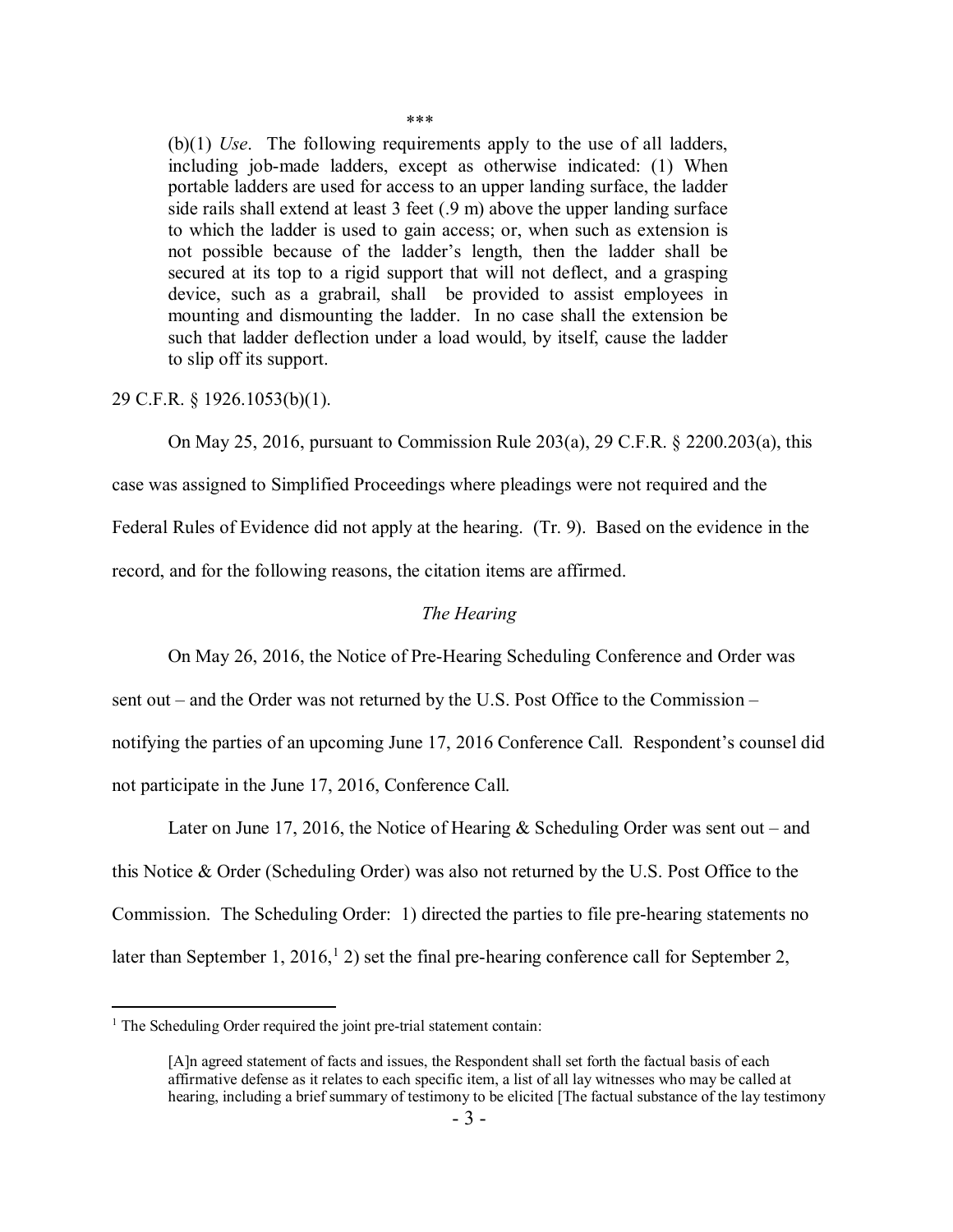2016, 3) directed the parties to file their trial exhibits with the Court by September 19, 2016, and 4) scheduled the trial to commence on September 26, 2016 at Boston, Massachusetts. Footnote 1of the Scheduling Order also noted that Respondent failed to participate in the June 17, 2016 Conference Call and issued a warning that future non-participation could result in sanctions including dismissal of the case. $2$ 

The Secretary timely filed a pre-hearing statement on September 1, 2016. Respondent did not file a pre-hearing statement. During the September 2, 2016 Conference Call, the Court notified Respondent's counsel, who was in attendance, about the untimely pre-hearing statement. (Tr. 6). During the Conference Call, Respondent's counsel indicated to the Court that she would submit a final pre-hearing statement by the end of that day, September 2, 2016. (Tr. 6). To date, the Court has not received Respondent's pre-hearing statement.

The hearing for this case was held on September 26, 2016 at Boston, Massachusetts. Respondent was not in attendance.<sup>[3](#page-3-1)</sup> (Tr. 5-6). Respondent's counsel notified the Court's

must be briefly summarized and a mere list of topics will not meet the requirement.]; a list of all expert witnesses including, as to each expert witness, a statement of subject matter and a summary of the substance of the testimony with respect to each item [Each expert opinion shall be numbered and separately set forth.]; a list of exhibits to be offered into evidence with notations of all objections thereto[footnote here required that 'All documents or physical evidence intended for introduction at the hearing must be exchanged by the parties no later than 30 days before the commencement of the hearing.'], a list of all motions or other matters which require action by the Judge, an estimate of time each counsel anticipates will be needed to present its case, and the signatures, telephone numbers, and email addresses of counsel for all parties.

<span id="page-3-0"></span><sup>&</sup>lt;sup>2</sup> As there is no evidence in this record that the U.S. Postal Service failed to properly fulfill its duties, it is presumed that Respondent, via its counsel, received all mailings from the Court and the Court holds Respondent responsible for its mail handling procedures, as well as other actions or omissions, as noted below, during this proceeding. *Byrd Produce Co.,* 16 BNA OSHC 1268, 1269 (No. 91-0823, 1993) (consolidated) (parties are generally bound by the actions of their hired representatives); *Powell v. Commissioner*, 958 F.2d 53, 54 (4th Cir. 1992) (holding that, in the absence of evidence to the contrary, it is reasonable to presume that the United States Postal Service officials have properly discharged their duties); *La.-Pac. Corp.*, 13 BNA OSHC 2020, 2021 (No. 86-1266, 1989) (holding that the Commission expects employers to maintain orderly procedures for handling important documents).

<span id="page-3-1"></span><sup>&</sup>lt;sup>3</sup> Respondent's counsel's business address in the record was the Law Office of Nancy C. Flahive, 73 Chestnut Street, Springfield, MA 01104. The citations were issued to Chris Welch at 365 North Road, Broad Brook, CT 06016.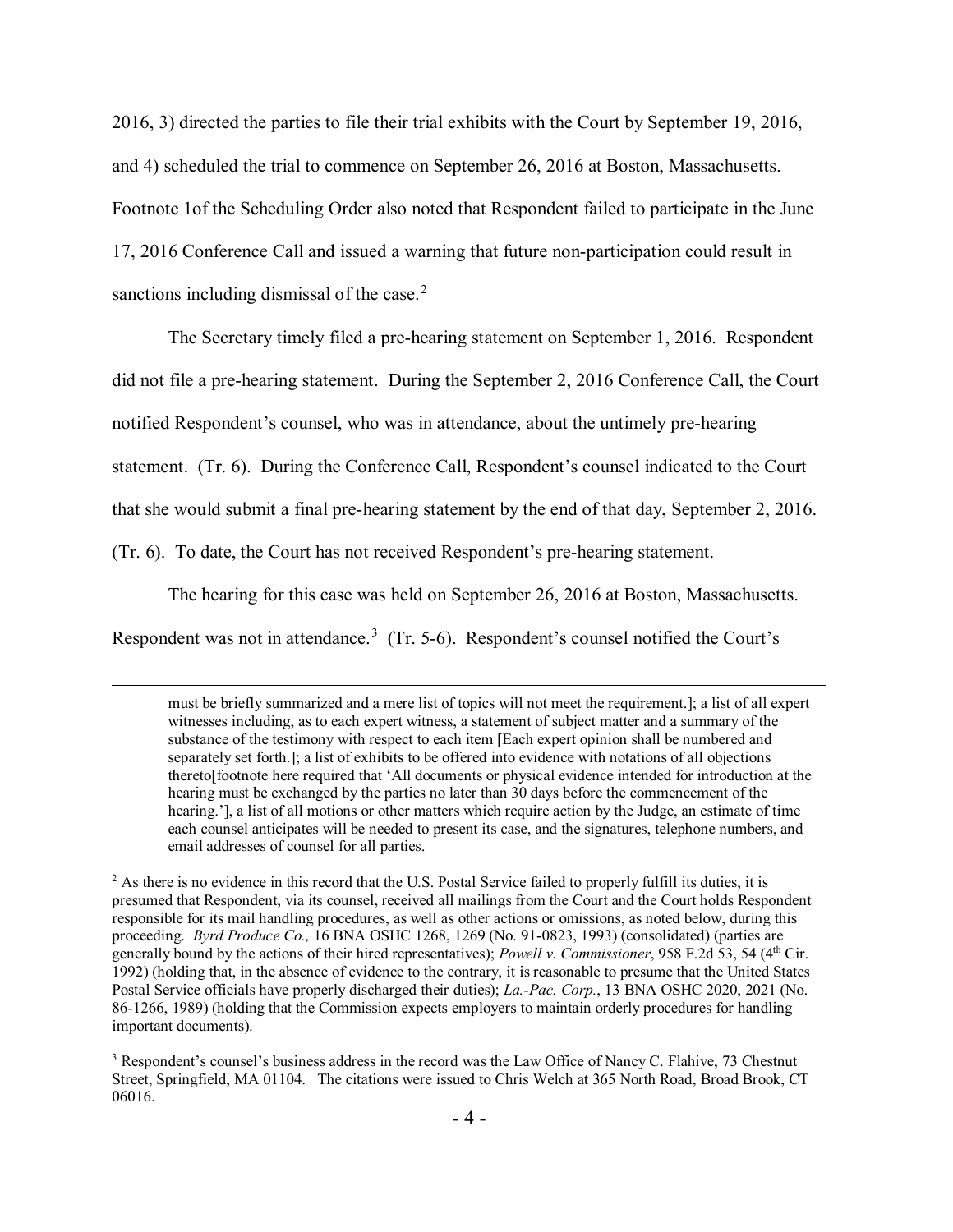Legal Assistant located at Washington, D.C. via electronic mail on the morning of the hearing, at about 8:28 a.m., that she will not be in attendance due to illness.<sup>[4](#page-4-0)</sup> (Tr. 6). In her notice to the Court, Respondent's counsel did not request a trial continuance. Instead, she stated "If need be, I will assume responsibility for my client's assessed fine in this matter by OSHA; however, I had absolutely no control over the present circumstances." The hearing was held as scheduled.[5](#page-4-1) (Tr. 6; *see also* 29 C.F.R. §§ 2200.62(c) (requests to postpone trials to be submitted within seven days of the trial date or they will most likely be denied); 64(a) (failure to appear at the hearing may result in a decision against a party)). Before proceeding with the trial, the Court noted that Respondent had violated the Court's scheduling order by not filing its pre-hearing statement by September 1, 2016 or trial exhibits with the Court by September 19, 2016. (Tr. 6-7).

The Secretary's attorney, Ms. Eskilson, presented her case. She offered several exhibits that were admitted into evidence at the hearing. (Tr. 9-10; Exs. 1-4). No joint exhibits or stipulations between the parties were entered into the record. (Tr. 10-11). The Court denied the Secretary's request for a ruling from the bench, citing Commission Rule 64, Failure to Appear, which gives five days to the party who failed to attend the hearing to show good cause as to why the hearing should be continued. (Tr. 36; 29 C.F.R. § 2200.64(b)). Respondent has made no such request. The evidence produced by the Secretary is uncontested since Respondent failed to appear at the hearing or proffer any trial exhibits. *Byrd Produce Co.,* 16 BNA OSHC at 1269 (parties are generally bound by the actions of their hired representatives). As this case was designated for Simplified Proceedings, no post-hearing briefs were filed. (Tr.

 $\overline{a}$ 

<span id="page-4-0"></span><sup>4</sup> The Court received notice of Respondent's counsel's intended absence at trial at about 9:30 a.m., September 26, 2016. The Court promptly instructed its legal assistant to advise Respondent's counsel that the trial would proceed as scheduled and commence at 10:30 a.m.

<span id="page-4-1"></span> $\frac{1}{5}$  The trial commenced at 10:31 a.m., September 26, 2016. (Tr. 4).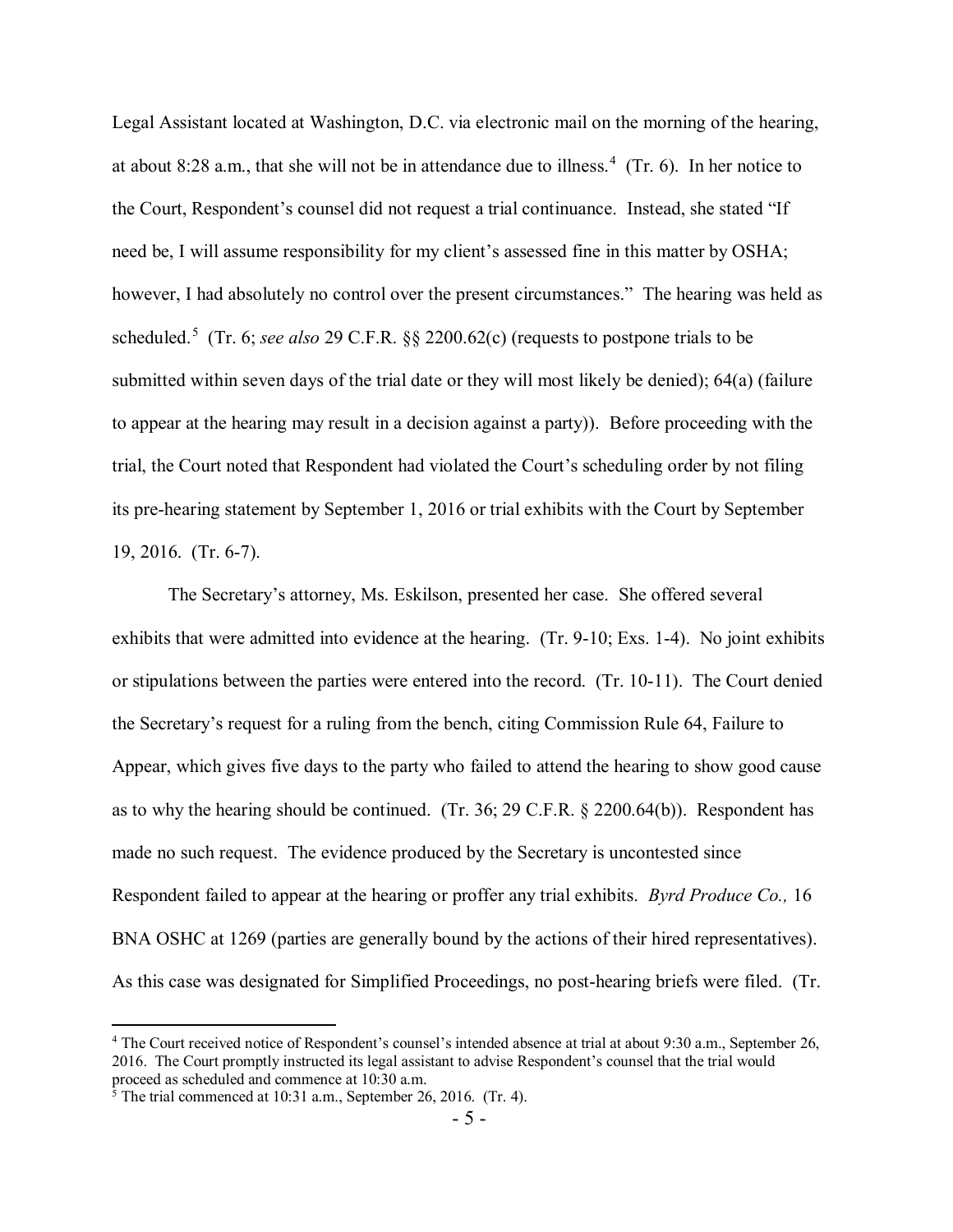36; 29 C.F.R. § 2200.200(b)(6)(For simplified proceedings, "[i]nstead of briefs, the parties will argue their case orally before the Judge at the conclusion of the hearing.").

## *Jurisdiction*

The evidence establishes that, at the time of the OSHA inspection, Respondent was performing roofing work on a residential construction site in Springfield, Massachusetts. (Tr. 17-18, 22, 24-25). Roof repair qualifies as "construction work" which is defined as "work for construction, alteration, and/or repair, including painting and decorating." 29 C.F.R.  $\S$  1926.32(g). The construction industry as a whole affects commerce, and even small employers within that industry are engaged in commerce. *Slingluff v. OSHRC*, 425 F.3d 861, 866-67 (10th Cir. 2005); *Clarence M. Jones, d/b/a C. Jones Co.*, 11 BNA OSHC 1529, 1531 (No. 77-3676, 1983). The record also establishes that Respondent had at least one employee who was working as a roofer on Respondent's worksite. (Tr. 18-22, 25; Exs. 1-3). Additionally, Respondent filed a timely notice of contest pursuant to section 10(c) of the OSH Act.

Based upon the record, the Court finds that at all relevant times Respondent was engaged in a business affecting commerce and was an employer within the meaning of sections 3(3) and 3(5) of the OSH Act. The Court concludes that the Commission has jurisdiction over the parties and subject matter in this case, and Respondent is covered under the OSH Act.

### *The Secretary's Burden of Proof*

To establish a violation of a safety or health standard, the Secretary must prove by a preponderance of the evidence: "(1) that the cited standard applies; (2) that there was a failure to comply with the standard; (3) that employees had access to the violative condition; and (4) that the employer had actual or constructive knowledge of the violation." *P. Gioioso & Sons,* 

- 6 -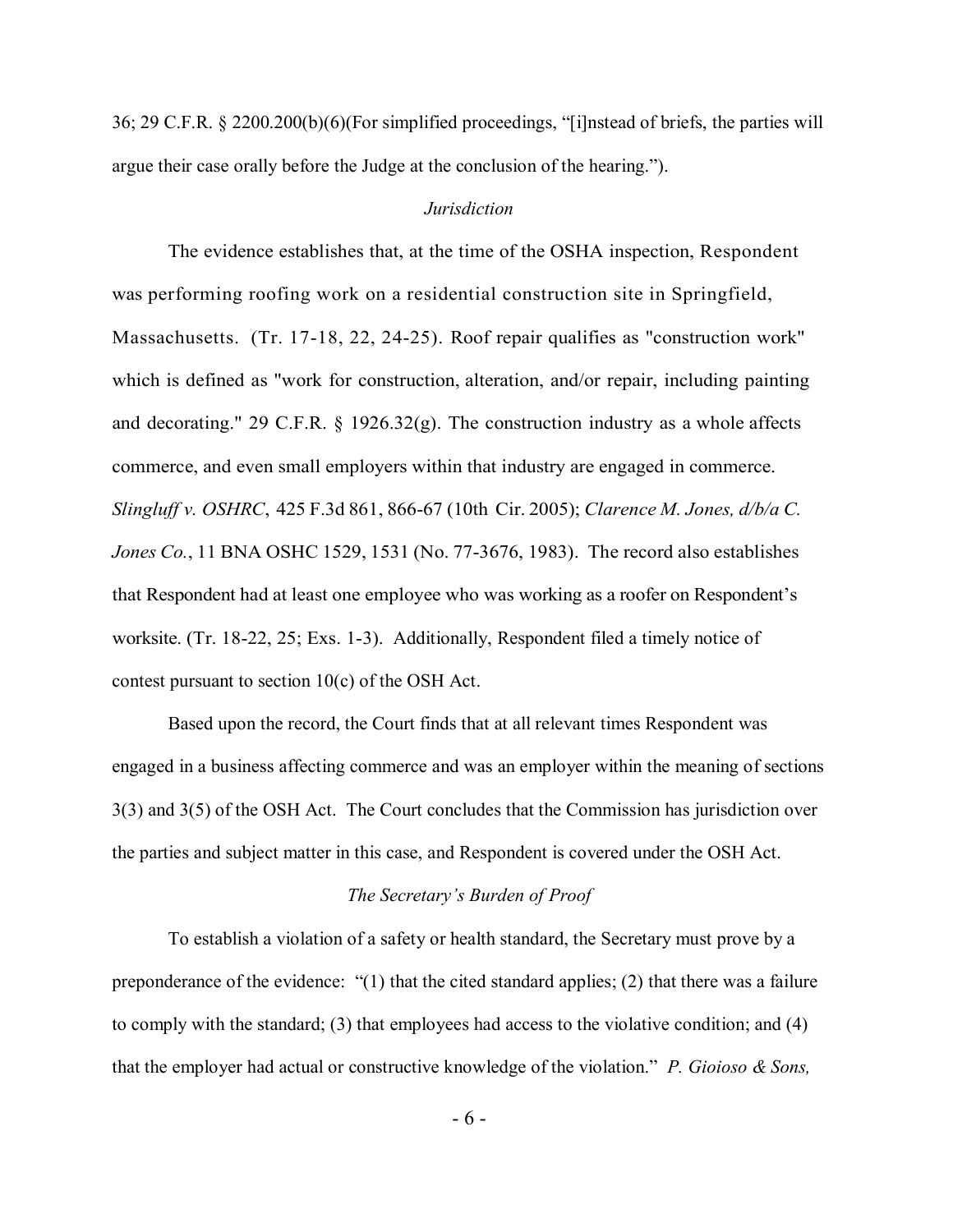*Inc. v. Occupational Safety and Health Review Comm'n*, 675 F.3d 66, 72 (1st Cir. 2012) (citation omitted); *see also Astra Pharm. Prods*., 9 BNA OSHC 2126, 2129 (No. 78-6247, 1981), *aff'd in relevant part*, 681 F.2d 69 (1st Cir. 1982).[6](#page-6-0)

### *Discussion*

On March 9, 2016, at 12:41 p.m., OSHA Compliance Officer (CO) Daniel Lynaugh was driving down Bradley Road in Springfield, Massachusetts, on his way back to the OSHA area office from another OSHA inspection, when he observed a rooftop worker on a low-slope residential roof without fall protection. He pulled over on a side street, called the OSHA Area Director (AD), and received permission from the AD to open a local emphasis program inspection. (Tr. 13, 17-18, 22).

CO Lynaugh walked up the driveway to the residence and took pictures. The eave of the roof was 10.5 feet high from the ground. The roof itself was low-sloped. On the rooftop, a single worker was stripping the roof using "a big rake," and on the side of the house, another worker was picking up shingles and debris off the ground. There was a large greenish dumpster on the driveway that is typically used to remove the roofing debris. (Tr. 18-19, 23, 26; Exs. 1-4).

The roofer's name was Keith Sarno. CO Lynaugh called up to Mr. Sarno on the roof, showed him his credentials, and asked Mr. Sarno if he could come down from the roof so that they could discuss fall protection. Mr. Sarno descended from the rooftop using a ladder. The ladder's top rung was the only rung that extended past the top of the rooftop, and that was how CO Lynaugh determined that the rails of the ladder did not extend at least three feet from the upper landing surface. CO Lynaugh asked Mr. Sarno about fall protection, and Mr. Sarno told

<span id="page-6-0"></span><sup>&</sup>lt;sup>6</sup> The Court finds that the Secretary has proven all of the elements of a violation of each of the cited standards, and no defense was either offered by Respondent or found by the Court.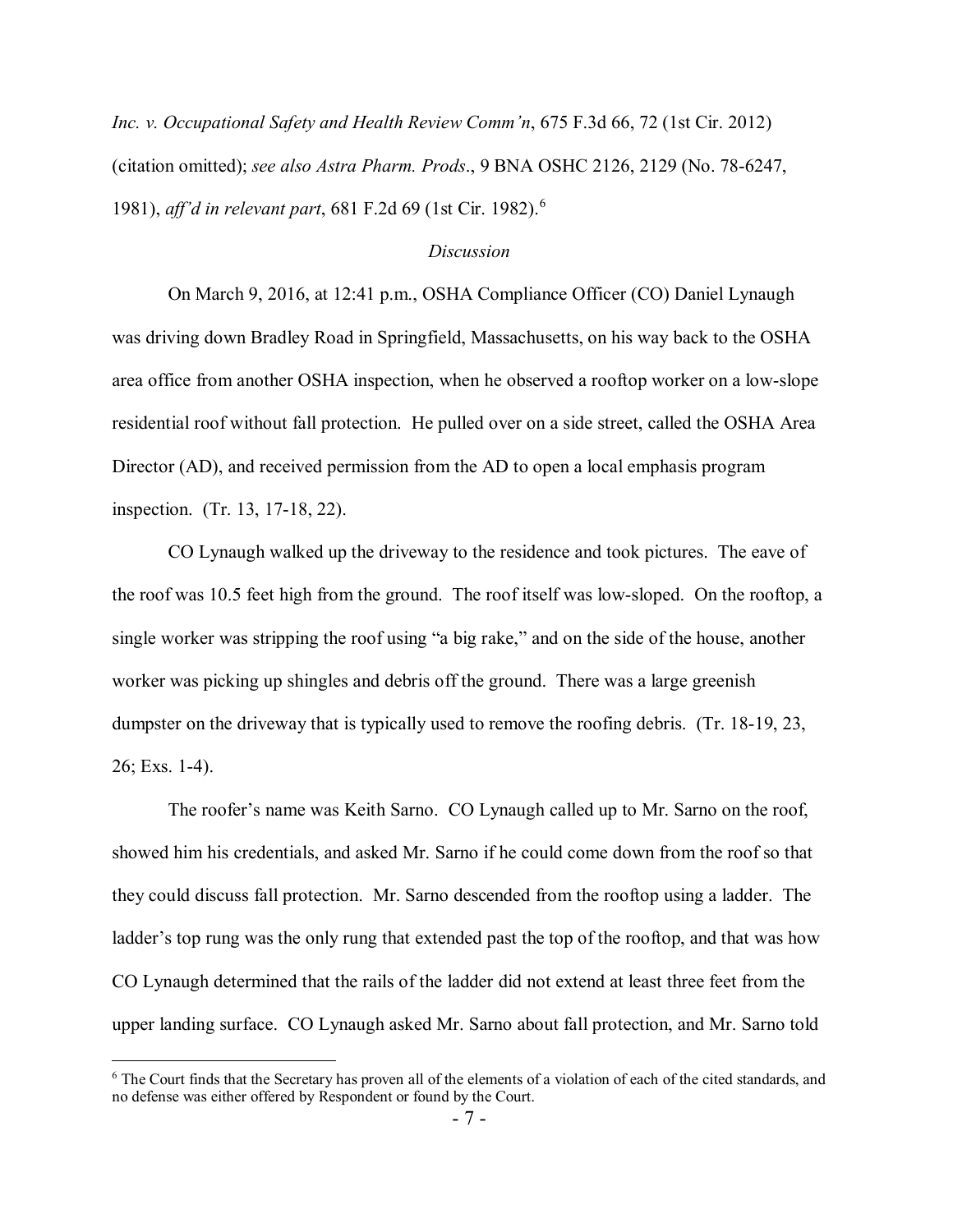him that "he didn't have any." CO Lynaugh then explained to Mr. Sarno the hazard of falling off a roof. Mr. Sarno told CO Lynaugh that he worked for Chris Welch, who paid Mr. Sarno to work, and then directed CO Lynaugh to Mr. Welch, who was sitting in the shade in a breezeway between the house and the attached garage.<sup>[7](#page-7-0)</sup> (Tr. 19-24, 30; Exs. 1-4).

CO Lynaugh approached Mr. Welch and showed him his OSHA credentials. Mr. Welch did not say anything to CO Lynaugh, who described the interaction as "kind of strange." He told Mr. Welch about his observations regarding the lack of fall protection and asked him whether he had any fall protection. According to CO Lynaugh, Mr. Welch said he did not have any fall protection. CO Lynaugh collected Mr. Welch's name, address and telephone number, and then explained to him "what happens further down the line" for this OSHA inspection. (Tr. 25-27).

*Citation 1, Item 1* alleges a serious violation of 29 C.F.R. § 1926.501(b)(13). This standard requires that employees engaged in residential construction, working more than six feet above the lower level, be provided with appropriate fall protection. The evidence establishes that Respondent's employee was working on repairing a residential roof that was at least 10.5 feet above the ground. (Tr. 18-19, 26). Respondent was obligated to provide its employee with an appropriate form of fall protection. The cited standard, 29 C.F.R. § 1926.501(b)(13), applies.

Mr. Sarno was photographed working on the rooftop. He was not provided with any form of fall protection. There was no fall arrest system, safety net system, guardrails, or other method of fall protection at the site. (Tr. 20, 22, 26). The cited standard was violated. Mr. Sarno was working on the roof, over six feet above the ground, and was clearly exposed to the

 $\overline{a}$ 

<span id="page-7-0"></span><sup>&</sup>lt;sup>7</sup> CO Lynaugh did not talk to the other worker because that worker was not up on the roof. (Tr. 23-24).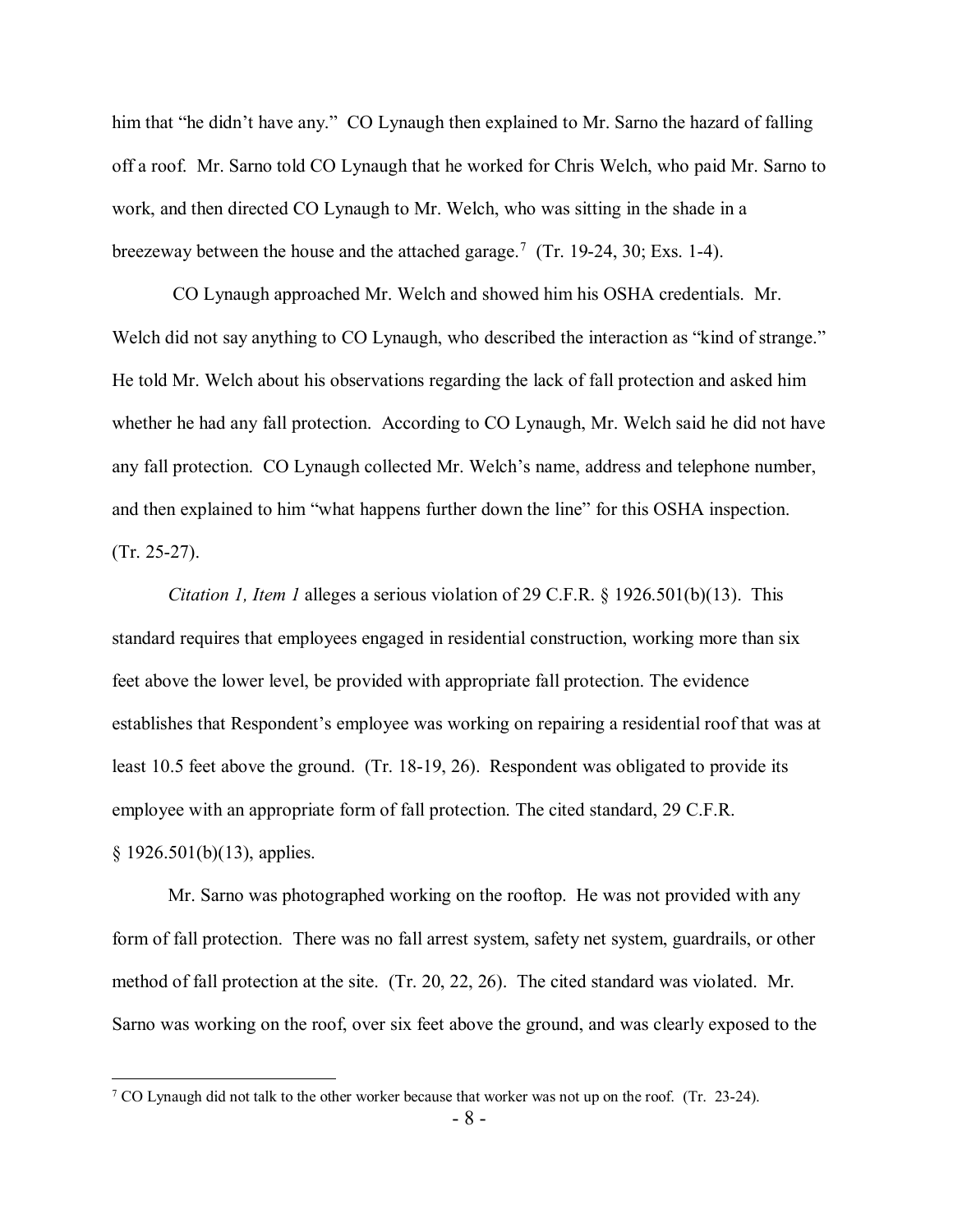hazard. The evidence also establishes that Mr. Sarno was paid by Mr. Welch to perform work. (Tr. 22-23). Mr. Welch was sitting in the shade on the worksite while Mr. Sarno was on the roof. (Tr. 24). Mr. Welch knew that he had no fall protection on the worksite. Knowledge of the hazard has been established. *P. Gioioso*, 675 F.3d at 73 ("an employer can be charged with constructive knowledge of a safety violation that supervisory employees know or should reasonably know about.").

The undisputed evidence establishes that: (1) the standard applies, (2) its terms were violated, (3) an employee was exposed to the hazard addressed by the standard and (4) Respondent knew or with the exercise of reasonable diligence should have known of the violative condition. This citation item is affirmed.

A violation is "serious" if there was a substantial probability that death or serious physical harm could have resulted from the violative condition. 29 U.S.C. § 666(k). To successfully characterize a violation as "serious," the Secretary need only show that " 'an accident is possible and there is a substantial probability that death or serious physical harm could result from the accident.' " *Flintco, Inc.*, 16 BNA OSHC 1404, 1405-06 (No. 92-1396, 1993) (citation omitted). The record establishes that a fall from the roof could have caused serious physical harm. CO Lynaugh testified that if a worker fell from 10 feet, "the probability that you're going to break something is high." (Tr. 28). Roofing is an inherently dangerous activity. *See Daniel Crowe Roof Repair*, 23 BNA OSHC 2001, 2017 (No. 10-2090, 2011) (ALJ) (roofing an inherently dangerous activity). A fall of over six feet to the ground is likely to result in death or serious physical injury. (Tr. 31). This citation item is properly characterized as serious.

- 9 -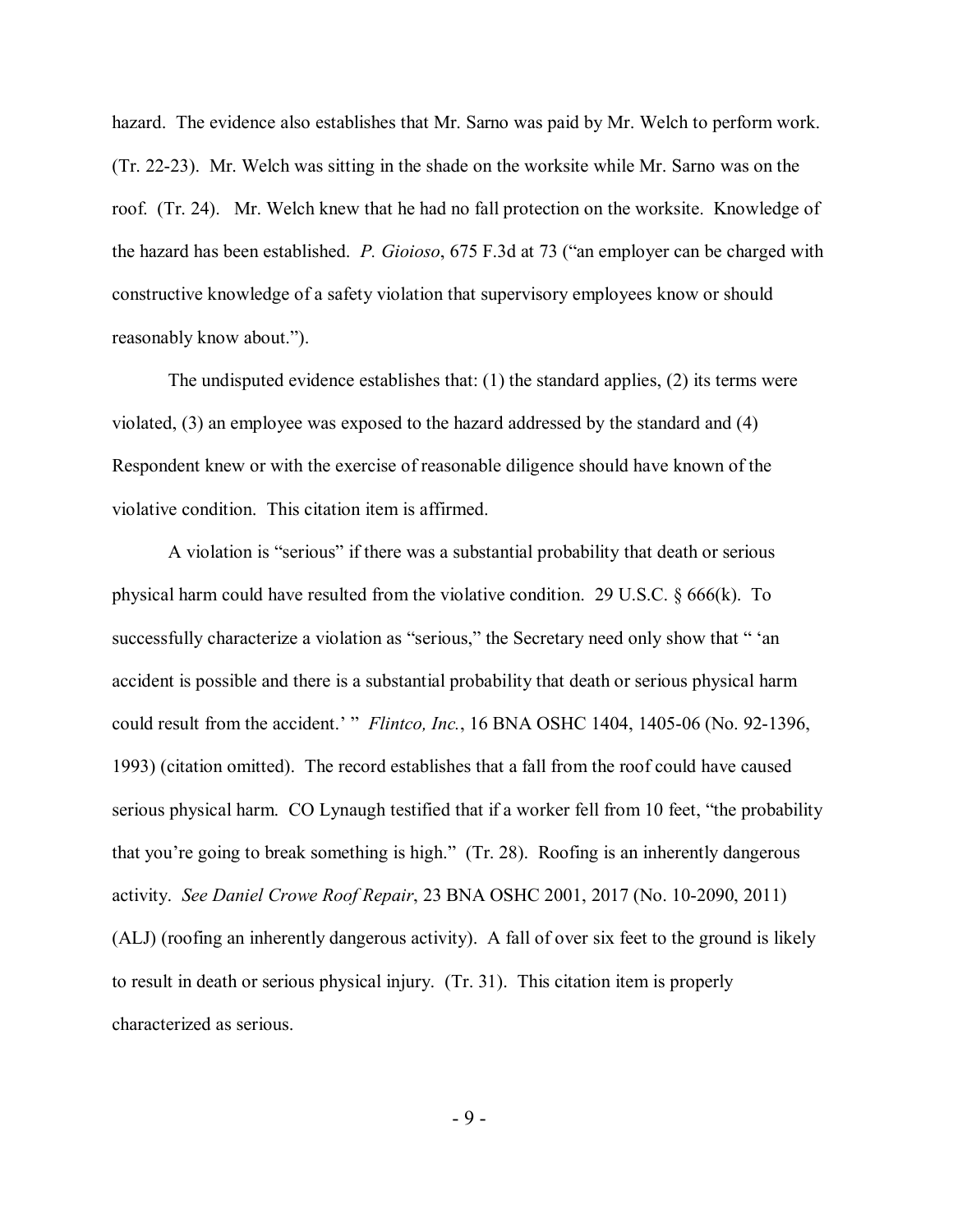*Citation 1, Item 2* alleges a serious violation of 29 C.F.R. § 1926.1053(b)(1). This standard requires that portable ladders used to access an upper landing surface must extend at least three feet past the upper landing. The evidence shows that the ladder was portable and that Mr. Sarno accessed it to enter and exit the rooftop. (Tr. 21; Ex. 3). The cited standard applies. Photographic evidence shows that only the top rung of the ladder extended past the edge of the rooftop. (Ex. 3). CO Lynaugh testified that "ninety-nine percent of the ladders manufactured in America, the rungs are 12 inches apart, so it was a quick, you know, visual clue, and there's only one rung past the top. It doesn't extend three feet." (Tr. 30). The cited standard was violated. Mr. Sarno used the ladder to access and exit from the rooftop, and was therefore exposed to the hazard.

As with Item 1, the evidence establishes that Mr. Sarno was paid by Mr. Welch to perform work. Mr. Welch was sitting in the shade on the worksite while Mr. Sarno was on the roof, and when Mr. Sarno used the ladder to come down from the roof to talk to CO Lynaugh. (Tr. 24). Based on the photographic evidence, the ladder was in plain view and was the only means of accessing the rooftop on the worksite. (Ex. 3). Mr. Welch had the obligation to adequately supervise his employees, anticipate hazards to which employees may be exposed, and take measures to prevent the occurrence of violations. *S.J. Louis Constr. of Tex.*, 25 BNA OSHC 1892, 1894 (No. 12-1045, 2016). Mr. Welch knew or with the exercise of reasonable diligence should have known that the ladder did not extend past three feet of the upper landing. Knowledge of the hazard has been established. *Id.,* at 1894; *P. Gioioso*, 675 F.3d at 73 ("an employer can be charged with constructive knowledge of a safety violation that supervisory employees know or should reasonably know about.").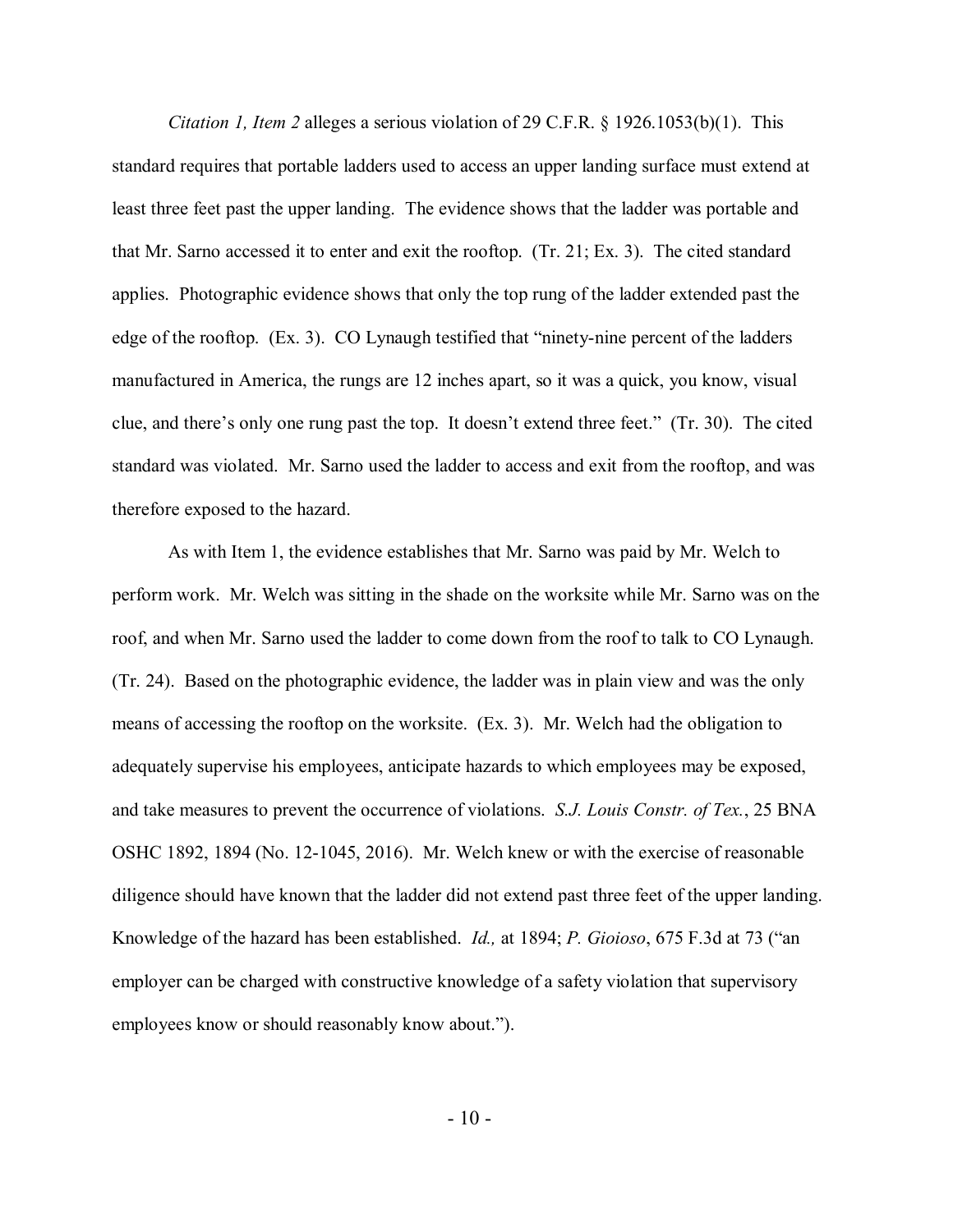The undisputed evidence establishes that:  $(1)$  the standard applies,  $(2)$  its terms were violated, (3) an employee was exposed to the hazard addressed by the standard and (4) Respondent knew or with the exercise of reasonable diligence should have known of the violative condition. This citation item is affirmed.

As noted above, the record establishes that a fall from the roof could have caused serious physical harm. *Daniel Crowe Roof Repair*, 23 BNA OSHC at 2017 (roofing an inherently dangerous activity). A fall of over six feet to the ground is likely to result in death or serious physical injury. (Tr. 31). This citation item is properly characterized as serious. 29 U.S.C. § 666(k); *Flintco, Inc.*, 16 BNA OSHC at 1405-06.

#### *Penalties*

"Section 17(j) of the [OSH] Act, 29 U.S.C. § 666(j), requires that when assessing

penalties, the Commission must give 'due consideration' to four criteria: the size of the employer's business, gravity of the violation, good faith, and prior history of violations." *Hern Iron Works, Inc.*, 16 BNA OSHC 1619, 1624 (No. 88-1962, 1994). When determining gravity, typically the most important factor, the Commission considers the number of exposed employees, the duration of their exposure, whether precautions could have been taken against injury, and the likelihood of injury. *Id.* When evaluating good faith:

[T]he Commission focuses on a number of factors relating to the employer's actions, 'including the employer's safety and health program and its commitment to assuring safe and healthful working conditions[,]' in determining whether an employer's overall efforts to comply with the OSH Act and minimize any harm from the violations merit a penalty reduction.

*Monroe Drywall Constr., Inc.*, 24 BNA OSHC 1209, 1211 (No. 12-0379, 2013) (citations omitted). The Commission is the "final arbiter" of penalties. *Hern Iron Works,* 16 BNA OSHC at 1622 (citation omitted).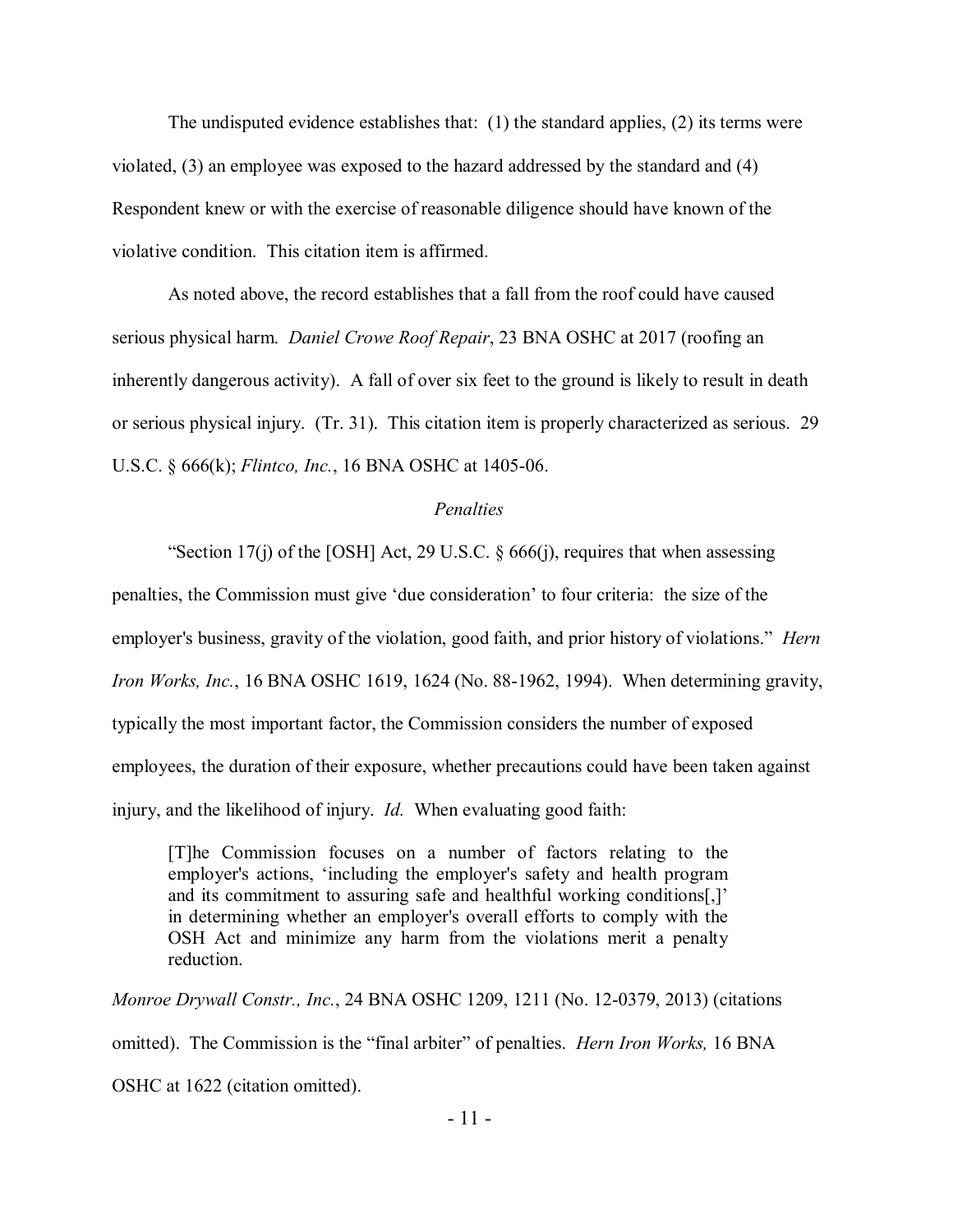For serious Citation 1, Item 1, the fall protection violation, the Secretary proposed a penalty of \$2,000. For serious Citation 1, Item 2, the ladder violation, the Secretary proposed a penalty of \$2,000. For each of these penalty calculations, the Secretary applied a discount for the small size of the employer (2 employees). The Secretary gave no credit for good faith because Respondent had no fall protection on site. The Secretary also determined that, for both violations, the severity was high but the probability was low. The probability was low because, due to the weather conditions, it was not icy or slippery, "in all likelihood, he probably wasn't going to fall." (Tr. 28-32, 37-40, 49-51, 55-56, 68-70, 78-79, 83-86).

The Court agrees with the Secretary's approach to these factors. Respondent is a small employer and has no OSHA history of violations. One employee was exposed to the fall hazards for at least as long as it took him to rake up the roof. Respondent did not have any fall protection, which could have readily been used as a precaution, on the worksite. *See Daniel Crowe Roof Repair*, 23 BNA OSHC at 2017 (a company's failure to provide its roofers with any form of fall protection or training demonstrates that it is not entitled to any credit for good faith in the penalty assessment.). Considering the Section 17(j) factors, the Court finds that the proposed penalties are appropriate for these affirmed citation items.

#### *Findings of Fact and Conclusions of Law*

All findings of fact and conclusions of law relevant and necessary to a determination of the contested issues have been made above. *See* Fed. R. Civ. P. 52(a). All proposed findings of fact and conclusions of law inconsistent with this decision are denied.

#### **ORDER**

Based upon the foregoing findings of fact and conclusions of law, it is **ORDERED** that: